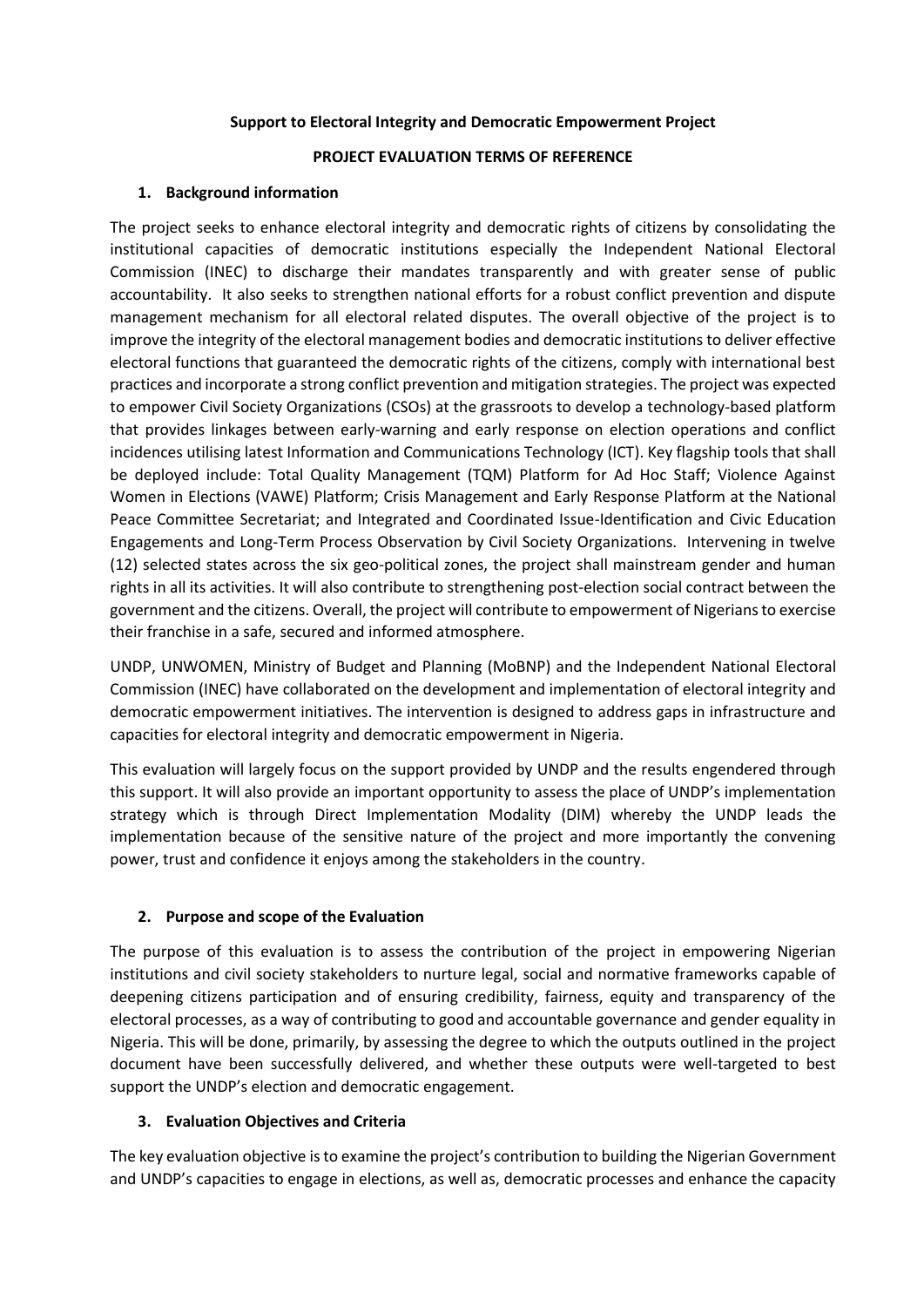of the country to respond in complex political situations. The following criteria will be used in support of this objective: relevance, effectiveness, efficiency, and sustainability.

The evaluation will be guided by the following questions pertaining to these respective criteria:

## Effectiveness

- i) Are the projects objectives and outputs clear, practical and feasible within its frame?
- ii) To what extent did the project contribute to the country programme document (CPD) outcomes and outputs, the SDGs, the UNDP Strategic Plan (2018-2021) and national development priorities?
- iii) To what extent were the project outputs achieved?
- iv) What factors have contributed to achieving or not achieving intended country programme outputs and outcomes?
- v) To what extent has the UNDP partnership strategy been appropriate and effective?
- vi) What factors contributed to its effectiveness or ineffectiveness?
- vii) In which areas does the project have the greatest achievements? Why and what have been the supporting factors? How can the project build on or expand these achievements?
- viii) In which areas does the project have the fewest achievements? What have been the constraining factors and why? How can or could they be overcome?
- ix) What, if any, alternative strategies would have been more effective in achieving the project's objectives?
- x) To what extent have stakeholders been involved in project implementation?
- xi) To what extent are project management and implementation participatory and is this participation contributing towards achievement of the project objectives?
- xii) To what extent has the project been appropriately responsive to the needs of the national constituents and changing partner priorities?
- xiii) Has the project been supporting efforts to enhance linkages between election support and other projects supported by development partners, such as governance, peacebuilding, education, poverty reduction etc.?
- xiv) To what extent are the current support services provided by the project to government and communities perceived as being effective and how could they be changed or improved?
- xv) To what extent have the project's efforts to build system-wide capacity on election management and democratic analysis contributed to the country's effectiveness in engaging on governance enhancements?
- xvi) To what extent has the project contributed to gender equality, the empowerment of women and the realization of human rights?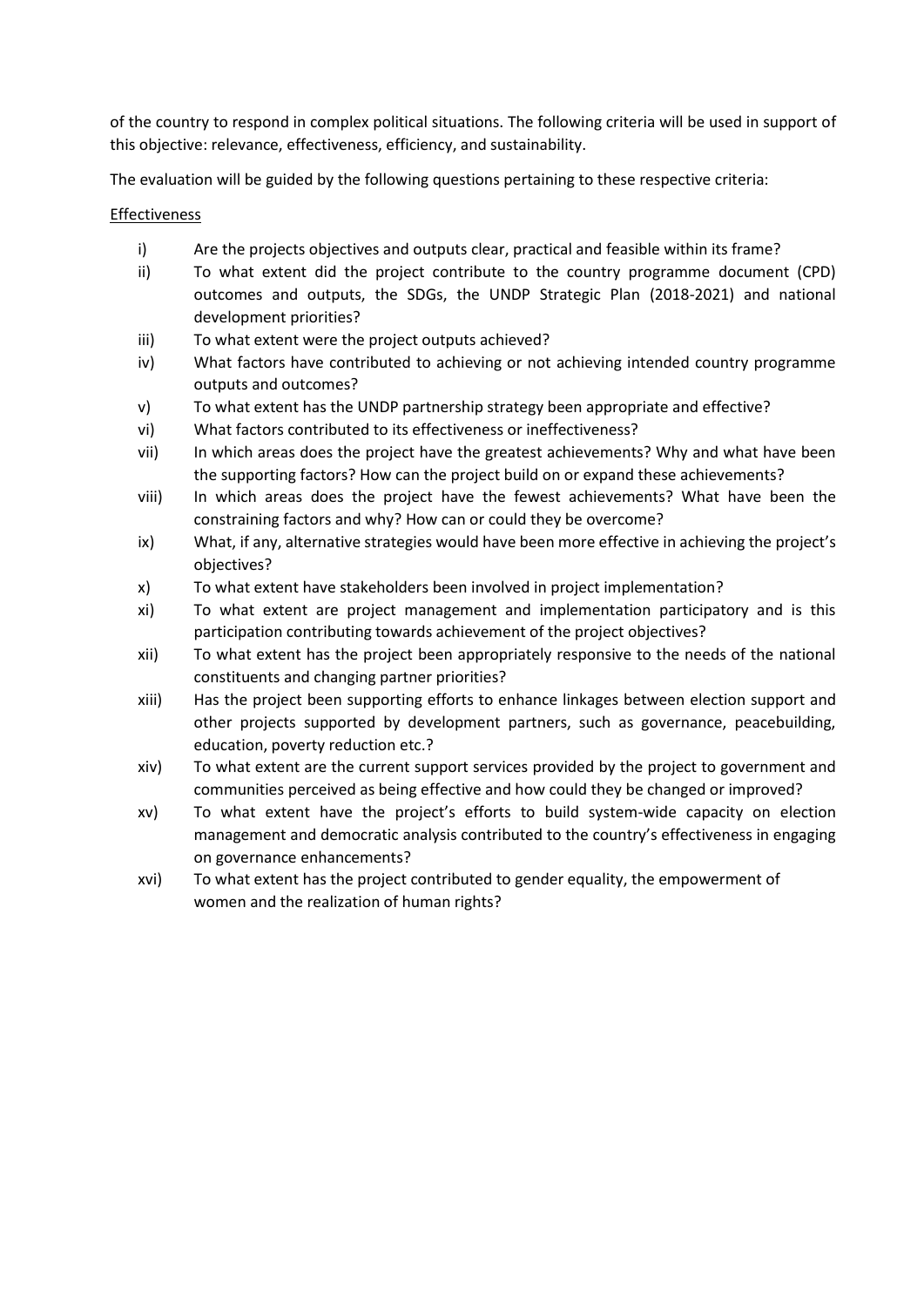## **Efficiency**

- i) To what extent was the project management structure as outlined in the project document efficient in generating the expected results?
- ii) To what extent have the UNDP project implementation strategy and execution been efficient and cost-effective?
- iii) To what extent has there been an economical use of financial and human resources? Have resources (funds, human resources, time, expertise, etc.) been allocated strategically to achieve outcomes?
- iv) Are beneficiaries provided with the adequate resources and support necessary to enable them to efficiently undertake their assignments?
- v) Are there any unanticipated circumstances, events, opportunities or constraints that limit the value of the project support?
- vi) Was the objective and nature of support/engagement of the project effectively communicated to beneficiaries, government, partners and donors?

# Sustainability

- i) Are there mechanisms put in place by government to ensure long-term presence of relevant skills and capacities setup by the project?
- ii) Are there any financial risks that may jeopardize the sustainability of project outputs?
- iii) To what extent will financial and economic resources be available to sustain the benefits achieved by the project?
- iv) Are there any social or political risks that may jeopardize sustainability of project outputs and the project's contributions to country programme outputs and outcomes?
- v) Do the legal frameworks, policies and governance structures and processes within which the project operates pose risks that may jeopardize sustainability of project benefits?
- vi) To what extent did UNDP actions pose an environmental threat to the sustainability of project outputs?
- vii) What is the risk that the level of stakeholders' ownership will be sufficient to allow for the project benefits to be sustained?
- viii) To what extent do mechanisms, procedures and policies exist to allow primary stakeholders to carry forward the results attained on gender equality, empowerment of women, human rights and human development?
- ix) To what extent do stakeholders support the project's long-term objectives?
- x) To what extent are lessons learned being documented by the project team on a continual basis and shared with appropriate parties who could learn from the project?
- xi) To what extent do UNDP interventions have well-designed and well-planned exit strategies? Are these exit strategies being appropriately implemented?
- xii) What could be done to strengthen exit strategies and sustainability?
- xiii) Are there other initiatives and measures that could be part of the project that would further the sustainability of the election and conflict prevention engagement?

## Relevance

- i) To what extent was the project in line with the national development priorities, the country programme outputs and outcomes, the UNDP Strategic Plan (2018-2021) and the SDGs?
- ii) To what extent does the project contribute to the theory of change for the relevant country programme outcome?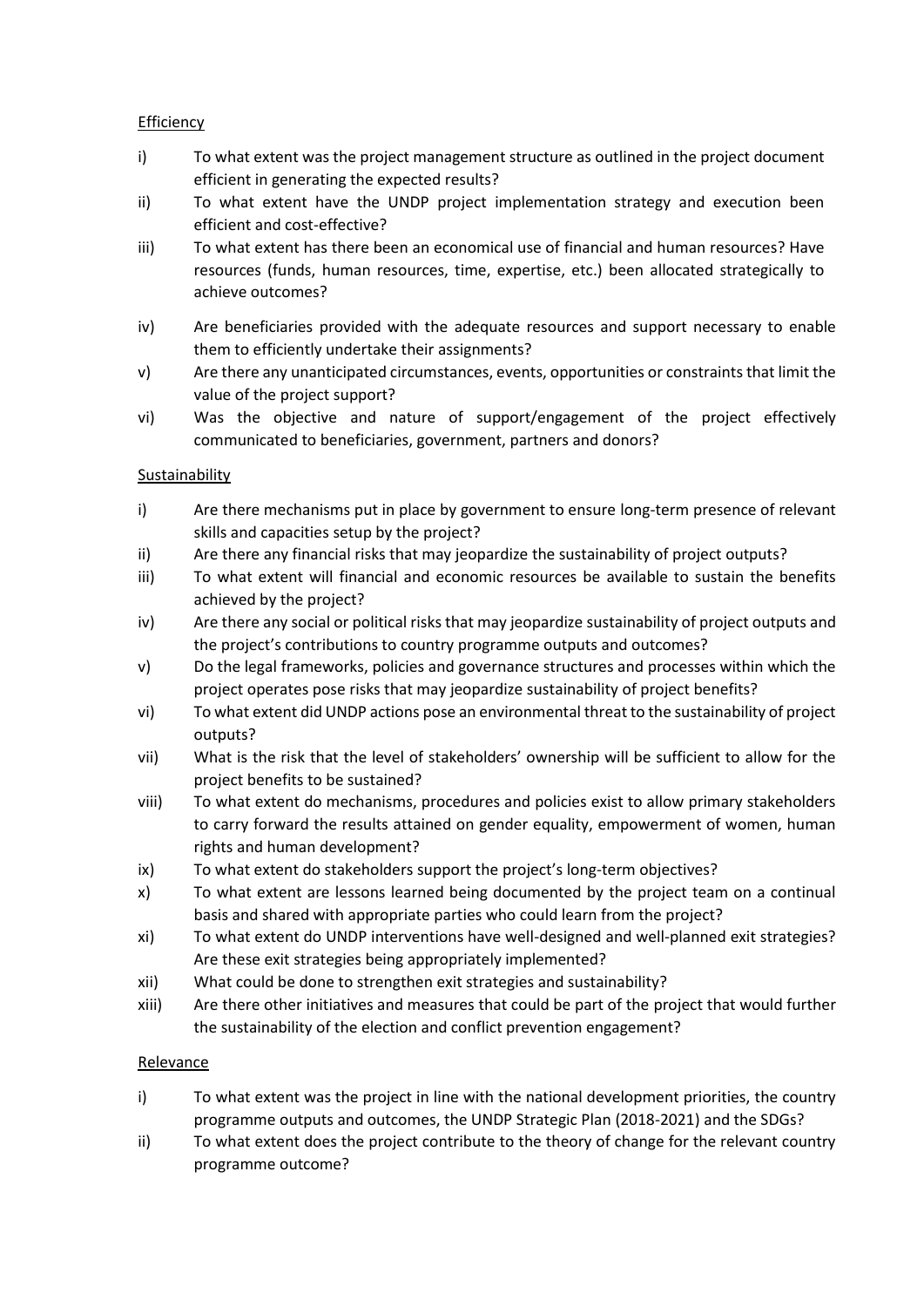- iii) To what extent were lessons learned from other relevant projects considered in the project's design?
- iv) To what extent were perspectives of those who could affect the outcomes, and those who could contribute information or other resources to the attainment of stated results, considered during the project design processes?
- v) To what extent does the project contribute to gender equality, the empowerment of women and the human rights-based approach?
- vi) To what extent has the project been appropriately responsive to political, legal, economic, institutional, etc., changes in the country?
- vii) Has UNDP been able to help design election and election management interventions in line with local and national realities and priorities and other development strategies?
- viii) Does the support provided through the project serve the needs of targeted beneficiaries?

## **Impact**

- i) Has the intervention caused a significant change in the lives of the intended beneficiaries?
- ii) How did the intervention cause higher-level effects (such as changes in norms or systems)?
- iii) Did all the intended target groups, including the most disadvantaged and vulnerable, benefit equally from the intervention?
- iv) Is the intervention transformative does it create enduring changes in norms including gender norms – and systems, whether intended or not?
- v) Is the intervention leading to other changes, including "scalable" or "replicable" results?
- vi) How will the intervention contribute to changing society for the better?

#### **Cross-cutting issues**

#### **Human rights**

To what extent have poor, indigenous and physically challenged, women and other disadvantaged and marginalized groups benefited from the work of UNDP in the country?

#### **Gender equality**

- i) To what extent have gender equality and the empowerment of women been addressed in the design, implementation and monitoring of the project?
- ii) Is the gender marker data assigned to this project representative of reality?
- iii) To what extent has the project promoted positive changes in gender equality and the empowerment of women? Were there any unintended effects?
- iv) To what extent has traditional gender roles have been modified?

Additional questions pertaining to each of the three outputs, and linked to the four criteria areas, may also be considered, upon further discussion with UNDP the Nigerian government and INEC.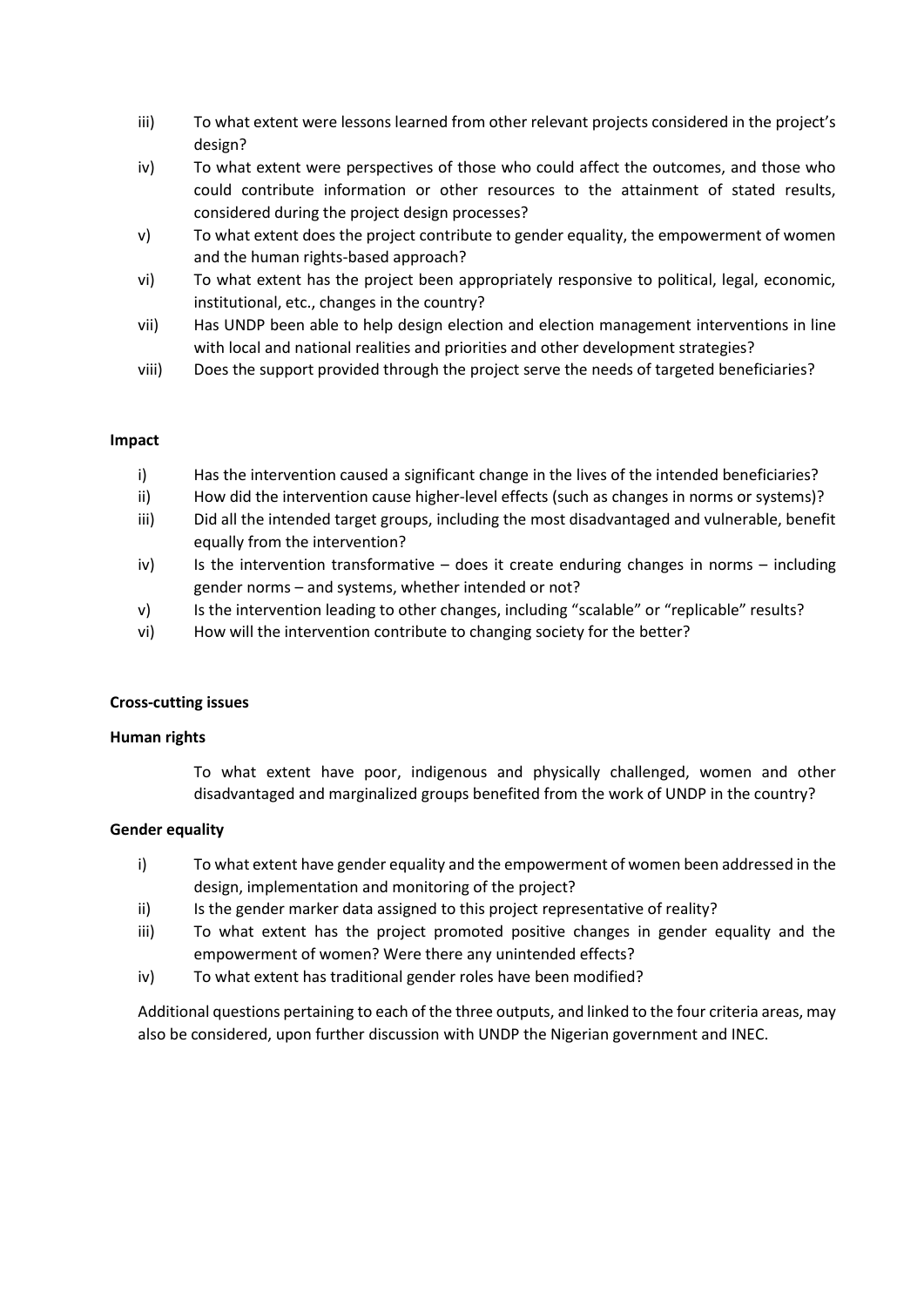## **4. Methodology**

The Evaluation will be undertaken by an independent consultant with expertise in election and democratic engagement. The evaluation should employ a combination of both qualitative and quantitative evaluation methods and instruments.

**Desk reviews:** The Evaluation consultant will conduct desk reviews of relevant project documents and related documents, such as, routine monitoring reports, Standard Operating Procedures, ToRs, project progress reports, and relevant review and evaluation reports, lessons learned studies, and other analytical studies.

**Evaluation Consultations:** The evaluation will require extensive review of existing documentation, as well as consultations/interviews with a sample of key partners and key local stakeholders in-country. This will also include review of existing project evaluations and assessment of relevant documents to UNDP programme. The focus will be to triangulate information from documents and interviews by gathering objective data on key achievements and areas for improvement. The following will be the approach to be adopted in conducting data collection:

**Semi-structured interviews** with key stakeholders including key government counterparts, donor community members, representatives of key civil society organizations, UNCT members and implementing partners:

o **Development of evaluation questions** around relevance, effectiveness, efficiency, and sustainability and designed for different stakeholders to be interviewed.

- Key informant and focus group discussions with men and women, beneficiaries, and stakeholders.
- All interviews should be undertaken in full confidence and anonymity. The final evaluation report should not assign specific comments to individuals.

**Surveys and questionnaires** including participants in development programmes, UNDP members and/or surveys and questionnaires involving other stakeholders at strategic and programmatic levels.

**Field visits** and on-site validation of key tangible outputs and interventions.

The evaluator is expected to follow a participatory and consultative approach that ensures close engagement with the evaluation managers, implementing partners and direct beneficiaries.

At the end of visits, the Evaluator is expected to present initial findings for validation of information and findings.

**Finalizing reports:** The third phase of the evaluation will include a discussion of the findings and the draft report with the Evaluation Reference Group, the subsequent finalization of the evaluation report, as well as, dissemination of lessons learned through existing UNDP and DPA mechanisms. The report should specifically highlight key lessons learned and good practices that could be replicated in future programs.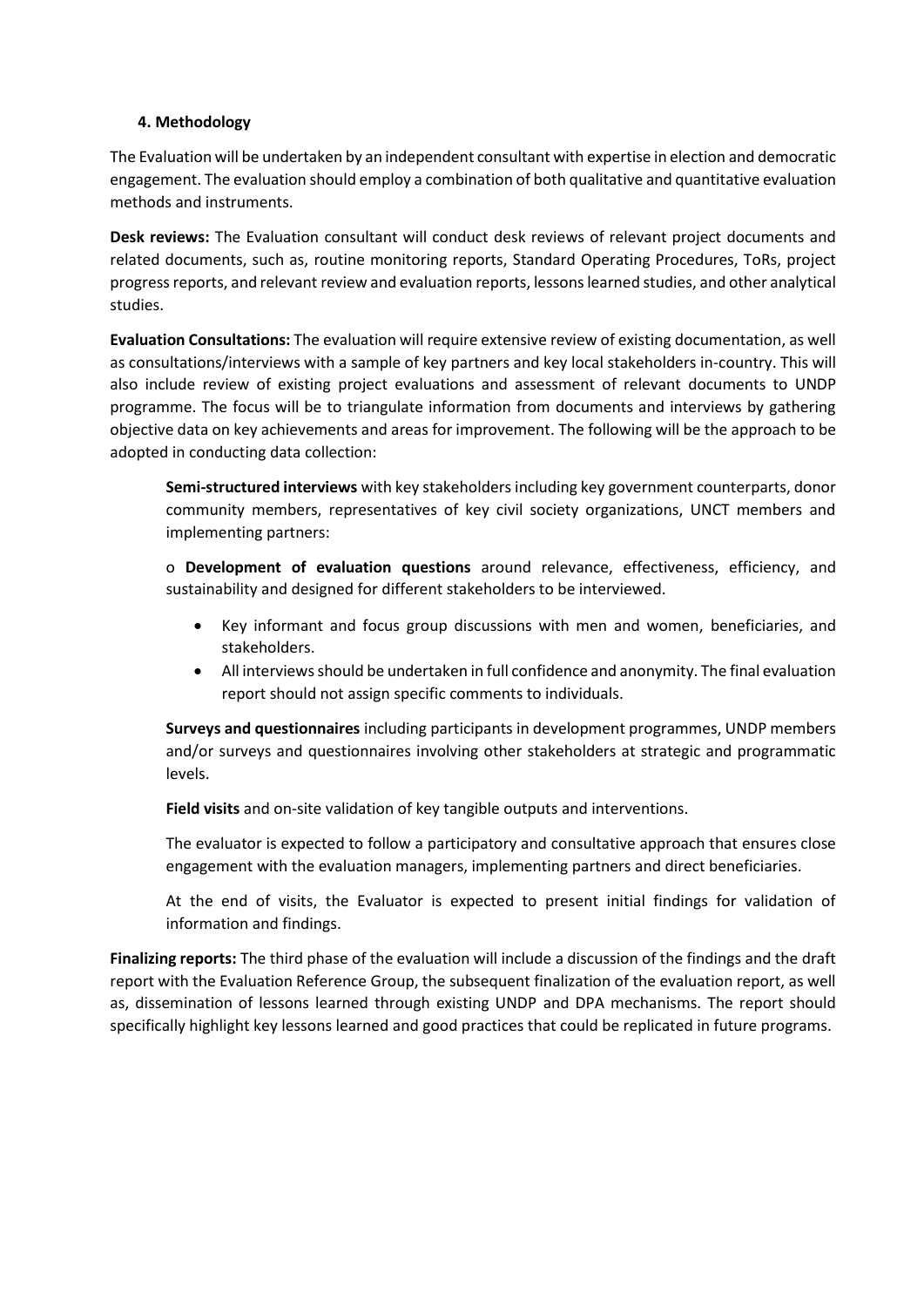The suggested table of contents of the evaluation report is as follows:

- 1. Title and opening pages
- 2. Project and evaluation information details
- 3. Table of contents
- 4. List of acronyms and abbreviations
- 5. Executive summary (four-page maximum)
- 6. Introduction
- 7. Description of the intervention
- 8. Evaluation scope and objectives
- 9. Evaluation approach and methods
	- Evaluation approach Data sources Sample and sampling frame Data-collection procedures and instruments Performance standards Stakeholder participation Ethical considerations Background information on evaluators Major limitations of the methodology
- 10. Data analysis
- 11. Findings
- 12. Conclusions
- 13. Recommendations
- 14. Lessons learned
- 15. Report annexes

Note: Due to the COVID-19 pandemic, if it is not possible to travel to or within the country for the evaluation, the evaluation consultant or team, in consultation with UNDP, should develop a methodology that takes this into account the conduct of the evaluation virtually and remotely, including the use of remote interview methods and extended desk reviews, data analysis, surveys and evaluation questionnaires. This should be detailed in the Inception report and agreed with the Evaluation Manager. Please refer to the [updated COVID-19 evaluation guidance.](https://eur03.safelinks.protection.outlook.com/?url=http%3A%2F%2Fweb.undp.org%2Fevaluation%2Fguideline%2Fcovid19.shtml&data=04%7C01%7Cuchenna.onyebuchi%40undp.org%7Ca20b04fb88c14159cb8308d92a951703%7Cb3e5db5e2944483799f57488ace54319%7C0%7C0%7C637587642090968586%7CUnknown%7CTWFpbGZsb3d8eyJWIjoiMC4wLjAwMDAiLCJQIjoiV2luMzIiLCJBTiI6Ik1haWwiLCJXVCI6Mn0%3D%7C1000&sdata=Z3NEfVWPePeTrNYWuaEt1nH%2F2YeT%2BTwziVDOXLOmFgs%3D&reserved=0)

If all or part of the evaluation is to be carried out virtually, then consideration should be taken for stakeholder availability, ability or willingness to be interviewed remotely. In addition, their accessibility to the internet/computer may be an issue as many government and national counterparts may be working from home. These limitations must be reflected in the evaluation report.

If a data collection/field mission is not possible, then remote interviews may be undertaken through telephone or online (skype, zoom etc.). International consultants can work remotely with national evaluator support in the field, if it is safe for them to operate and travel. No stakeholders, consultants or UNDP staff should be put in harm's way as safety is the key priority. A short validation mission may be considered, if it is confirmed to be safe for staff, consultants, stakeholders and if such a mission is possible within the evaluation schedule. Equally, qualified and independent national consultants can be hired to undertake the evaluation and interviews in country, if it is safe to do so.

4a. Evaluation ethics:

This evaluation will be conducted in accordance with the principles outlined in the UNEG '[Ethical](http://www.uneval.org/search/index.jsp?q=ethical+guidelines)  [Guidelines for Evaluation](http://www.uneval.org/search/index.jsp?q=ethical+guidelines)'. The consultant must safeguard the rights and confidentiality of information providers, interviewees and stakeholders through measures to ensure compliance with legal and other relevant codes governing collection of data and reporting on data. The consultant must also ensure security of collected information before and after the evaluation and protocols to ensure anonymity and confidentiality of sources of information where that is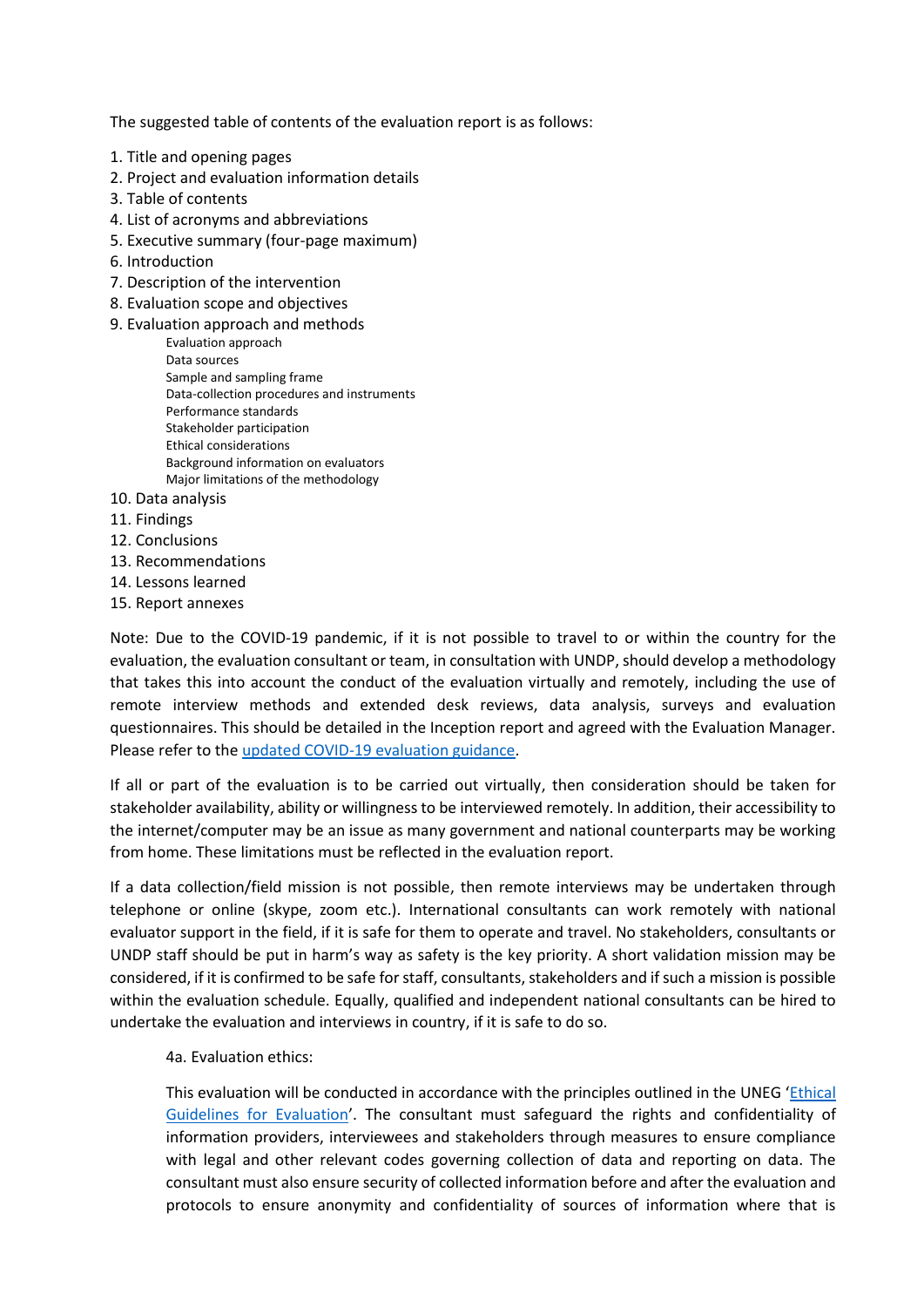expected. The information knowledge and data gathered in the evaluation process must also be solely used for the evaluation and not for other uses with the express authorization of UNDP and partners.

## **5. Evaluation Deliverables & Schedule:**

The Consultant is expected to provide the following deliverables in accordance with the schedule indicated below:

- **Evaluation inception report (10-15 pages).**
- **Evaluation debriefings.**
- **EXECT:** Draft evaluation report (within an agreed length).<sup>1</sup>
- **Presentations to stakeholders.**
- **Evaluation report audit trail** (*Comments and changes by the evaluator in response to the draft report should be retained by the evaluator to show how they have addressed comments.*)
- **Final evaluation report.**

*Please note:* Due to the Covid-19 pandemic, some meetings and consultations can be done virtually via online platforms, such as, Zoom, Google Meet, Skype, etc.

| <b>Activity</b>                                                                                                                                                     | <b>Timeframe</b> | <b>Place</b> | Responsible                                    |
|---------------------------------------------------------------------------------------------------------------------------------------------------------------------|------------------|--------------|------------------------------------------------|
| Inception meeting with UNDP, UNWOMEN,<br>MoBNP, INEC, relevant Donors. Desk review,<br>Evaluation design, methodology and detailed<br>work plan (inception report). | 4 days           | Abuja        | <b>UNDP</b><br>and<br>Evaluation<br>consultant |
| Present and refine inception report.                                                                                                                                | 1 day            | Abuja        | <b>UNDP</b><br>and<br>consultant               |
| Analysis, synthesis and preparation of draft<br>evaluation report                                                                                                   | 5 days           | Abuja        | Evaluation<br>consultant                       |
| Debriefing and presentation of draft report to<br><b>UNDP</b>                                                                                                       | 1 day            | Abuja        | Evaluation<br>consultant                       |
| Finalization of evaluation report incorporating<br>comments provided                                                                                                | 3 days           | Abuja        | Evaluation<br>consultant                       |
| Submission of the final evaluation report* to<br>UNDP, MB&NP and INEC.                                                                                              | 1 day            | Abuja        | Evaluation<br>consultant                       |

## **6. Duration of Assignment**

The evaluation assignment will commence on 19 January, 2022. The duration of the assignment is 15 working days, including writing of the report.

**\*Final evaluation report:** The consultant will submit a final report outlining the key findings, lessons learned, and recommendations, as well as, an annex which is to include the note summaries and other background material that informed the study.

 $1$  A length of 40 to 60 pages including executive summary is suggested.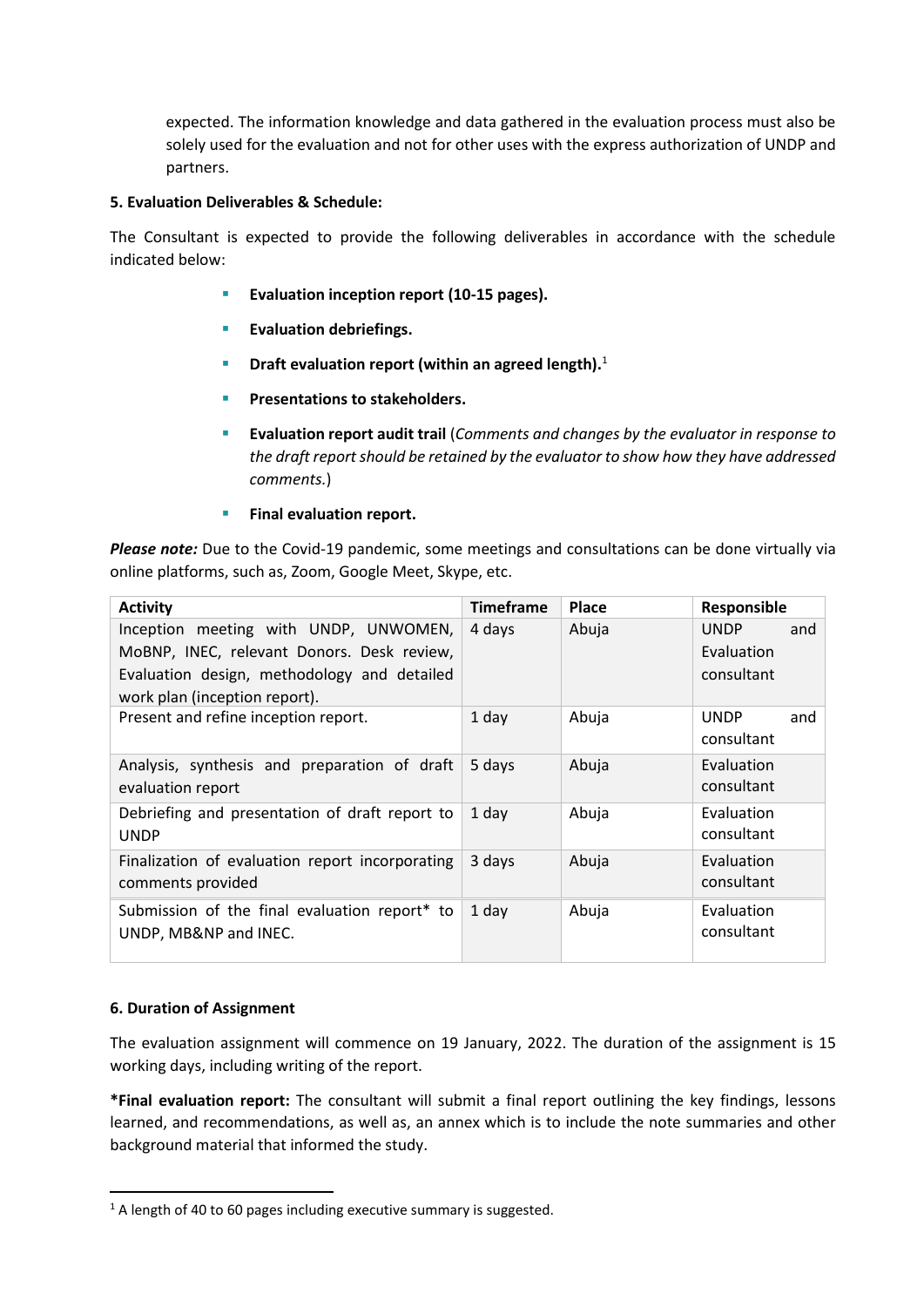## **7. Payment Schedule**

| <b>Milestone</b>                                  | Percentage of payment |
|---------------------------------------------------|-----------------------|
| Upon submission of an acceptable inception report | 30%                   |
| Upon submission of acceptable draft report        | 30%                   |
| Upon submission of acceptable final report        | 40%                   |

In line with the UNDP's financial regulations, when determined by the Country Office and/or the consultant that a deliverable or service cannot be satisfactorily completed due to the impact of COVID19 and limitations to the evaluation, that deliverable or service will not be paid.

Due to the current COVID-19 situation and its implications, a partial payment may be considered if the consultant invested time towards a deliverable but was unable to complete it due to circumstances beyond his/her control.

## **8. Requirements for Experience and Qualifications**

a) Minimum qualifications required:

- Master's degree in Political Science, or related discipline.
- Experience in election support, democratic processes, strengthening institutional capacities and in evaluation.
- Fluency in English is required.
- Full computer literacy
- b) Competencies:

The candidate should be able to:

- work under pressure against strict deadlines,
- think out-of-the-box,
- present complex issues persuasively and simply,
- contextualize global trends in accordance with the dynamics of the operating (working) environment.
- c) General professional experience:
	- Extensive experience in fields of employment and youth.
	- Solid knowledge of the Nigeria election system, governance and democratic structure, strengthening institutional context, government structure and relevant state policies.
	- Five-year experience in evaluation.

#### **9. Documents to be included when submitting the proposals**

Interested individual consultants must submit the following documents/information to demonstrate their qualifications:

1. A two to three-page proposal:

- Explaining why they are the most suitable for the work.
- Provide a brief methodology on how they will approach and conduct the work (if applicable).
- 2. Financial proposal (which includes a breakdown of consultancy fees, travel cost, per diem).

3. Personal CV including experience in similar projects and at least 3 references.